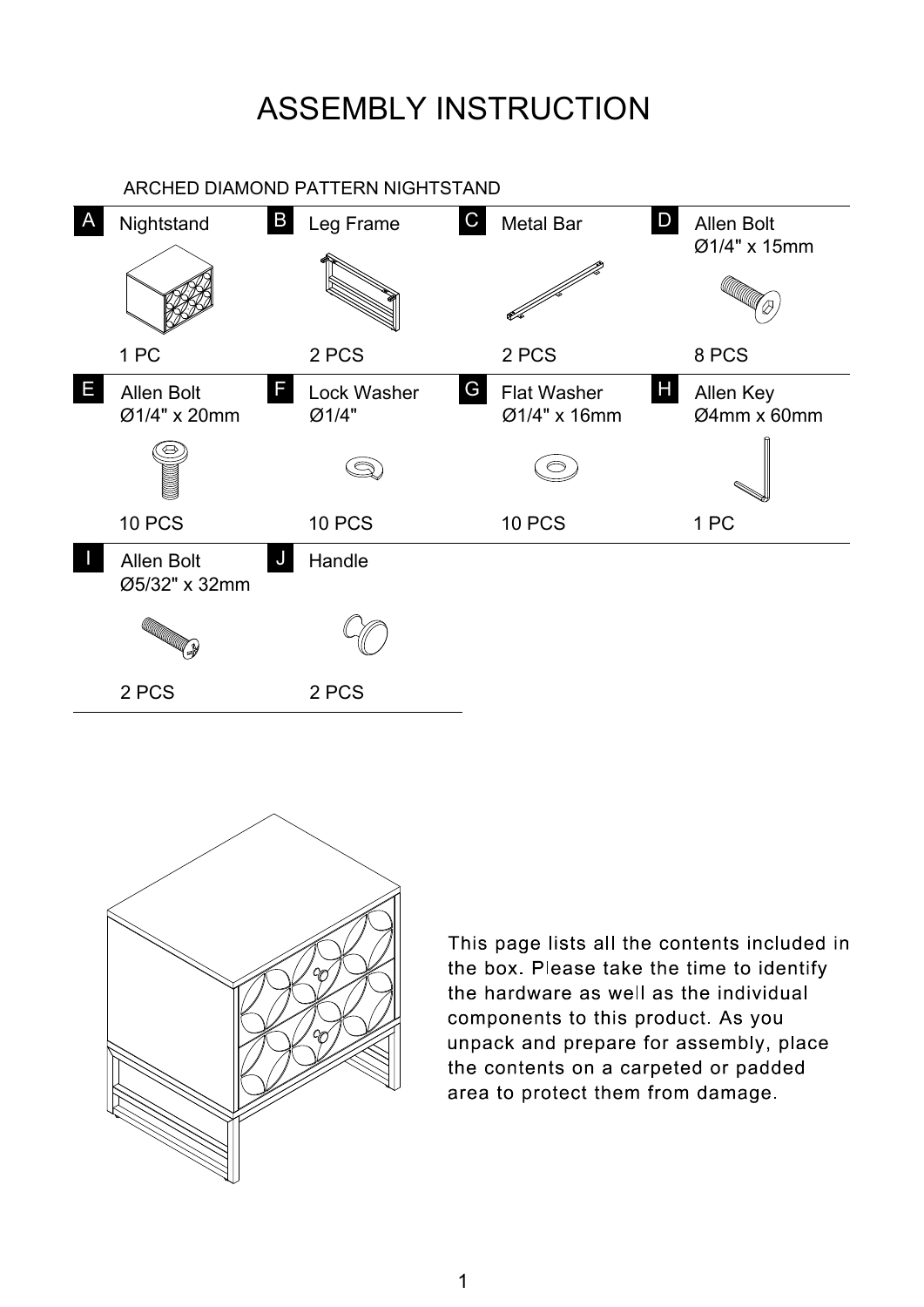Attach two Leg Frame (B) to two Metal Bar (C) by using Allen Bolt (D) and tighten with 1 Allen Key (H).





Attach Leg Frame and Metal Bar Assembly (B & C) to the bottom of Cabinet (A) by using 2 Allen Bolt (E), Lock Washer (F) and Flat Washer (G) and tighten with Allen Key (H).

2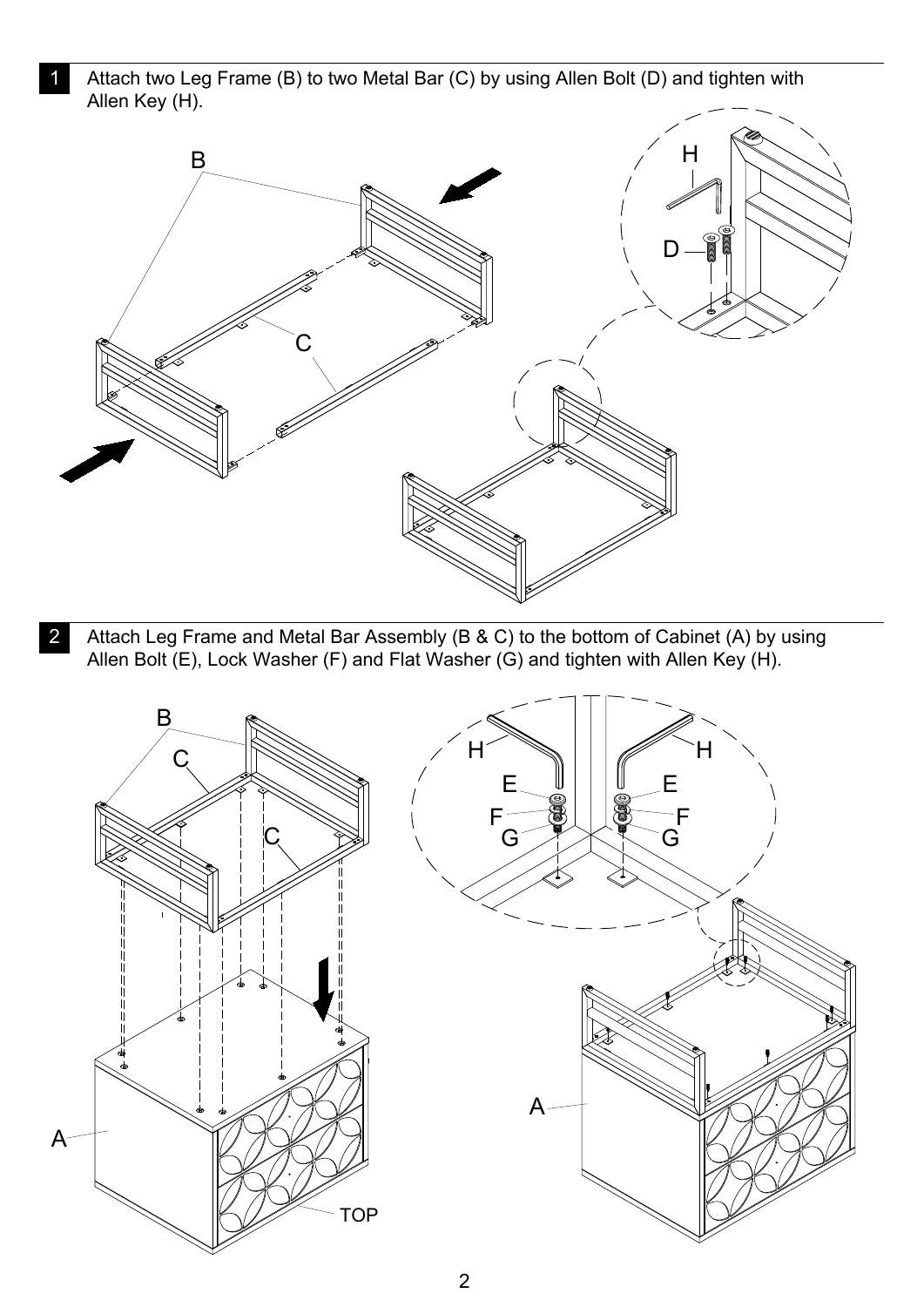Open the Drawers and remove Handle (J) by screwdriver (not provided). Then attach 3 Handle (J) on Drawer Fronts by using Allen Bolt (I) and tighten with screwdriver (not provided).